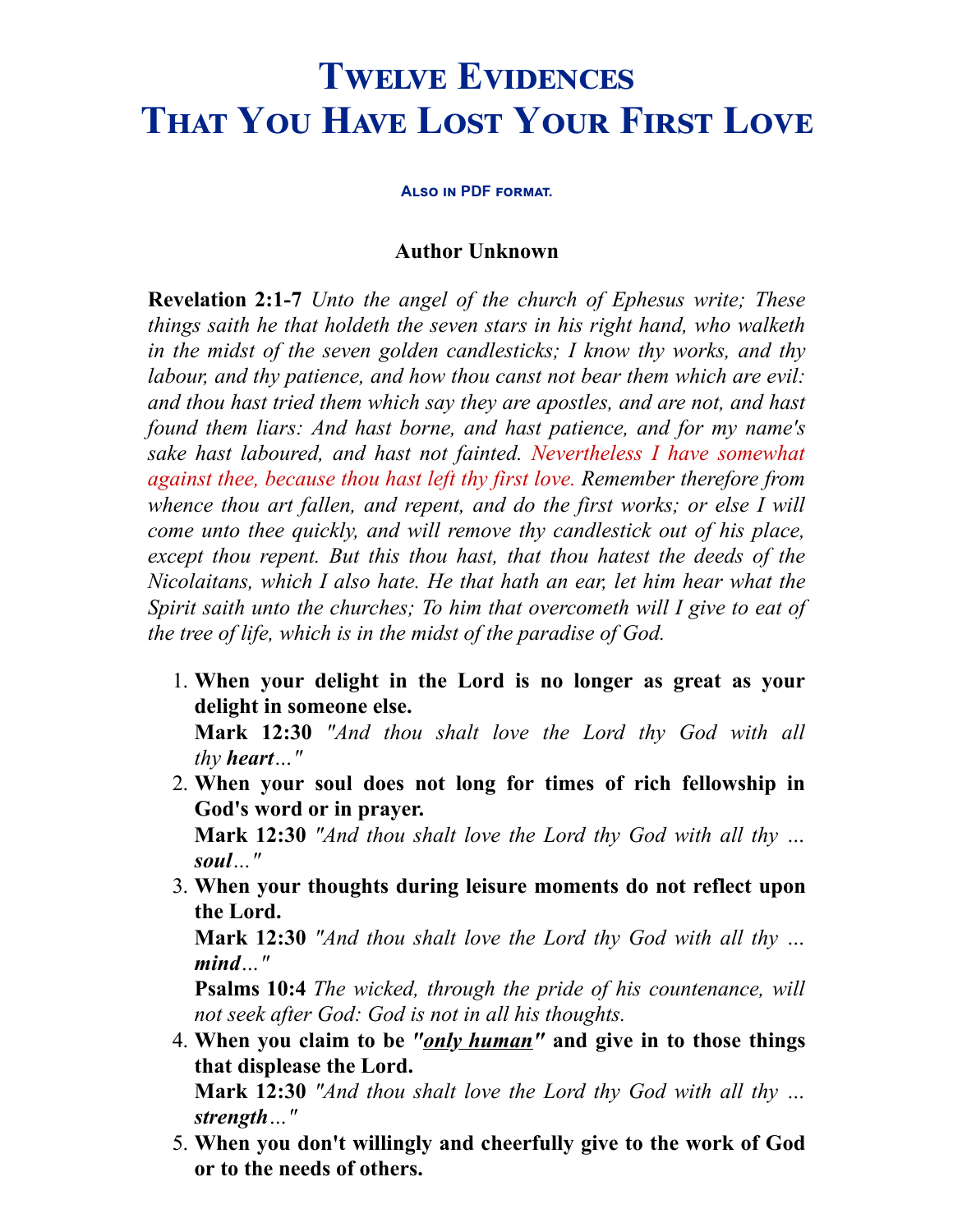**1 John 3:17** *But whoso hath this world's good, and seeth his brother have need, and shutteth up his bowels of compassion from him, how dwelleth the love of God in him?*

6. **When you stop treating your Christian brothers and sisters as you would treat Jesus.**

**Matthew 25:40** *And the King shall answer and say unto them, Verily I say unto you, Inasmuch as ye have done it unto one of the least of these my brethren, ye have done it unto me.*

**John 13:34** *A new commandment I give unto you, That ye love one another; as I have loved you, that ye also love one another.*

7. **When you view the commands of Jesus as restrictions to your happiness rather than expressions of His love.**

**John 14:21** *He that hath my commandments, and keepeth them, he it is that loveth me: and he that loveth me shall be loved of my Father, and I will love him, and will manifest myself to him.*

8. **When you inwardly strive for the acclaim of this world rather than the approval of the Lord.**

**1 John 2:15** *Love not the world, neither the things that are in the world. If any man love the world, the love of the Father is not in him.* **John 15:19** *If ye were of the world, the world would love his own: but because ye are not of the world, but I have chosen you out of the world, therefore the world hateth you.*

9. **When you fail to make Christ and His words known because of fear.**

**Matthew 10:28** *And fear not them which kill the body, but are not able to kill the soul: but rather fear him which is able to destroy both soul and body in hell.*

**John 15:20** *Remember the word that I said unto you, The servant is not greater than his lord. If they have persecuted me, they will also persecute you; if they have kept my saying, they will keep yours also.*

10. **When you refuse to give up an activity which you know is offending a weaker brother.**

**Romans 14:13, 15** *Let us not therefore judge one another any more: but judge this rather, that no man put a stumblingblock or an occasion to fall in his brother's way.*

*But if thy brother be grieved with thy meat, now walkest thou not charitably. Destroy not him with thy meat, for whom Christ died.*

- 11. **When you become complacent to sinful conditions around you. Matthew 24:12** *And because iniquity shall abound, the love of many shall wax cold.*
- 12. **When you are unable to forgive and forget another for offending you.**

**1 John 4:20-21** *If a man say, I love God, and hateth his brother, he is a liar: for he that loveth not his brother whom he hath seen, how can*